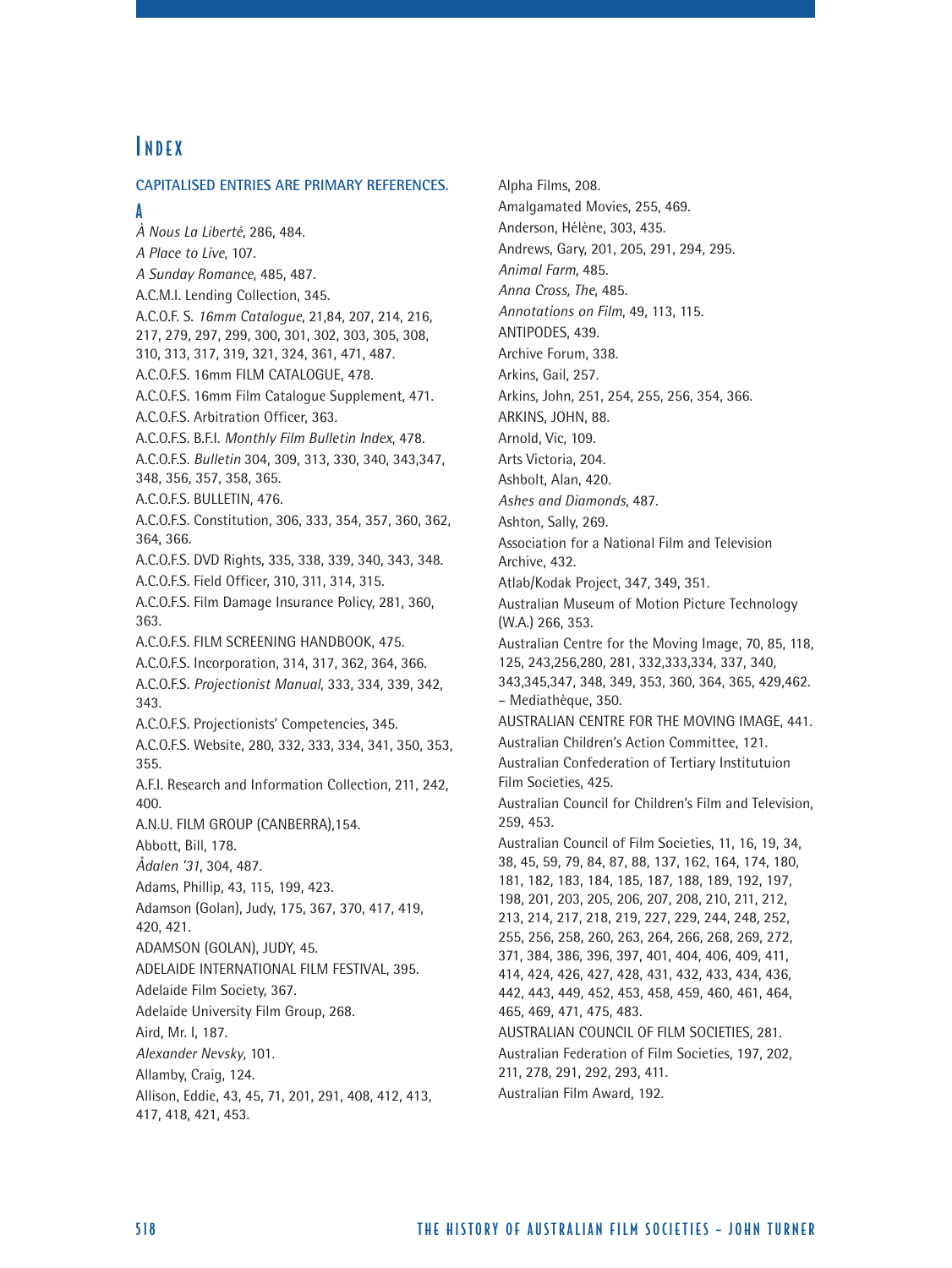Australian Film Commission, 85, 117, 181, 219, 221, 227, 244, 264, 269, 272, 279, 280, 301, 305, 308, 319, 323, 328, 337, 338, 339, 342, 344, 346, 348, 350, 420, 422, 423, 429, 430, 433, 466, 468, 473, 481. AUSTRALIAN FILM COMMISSION, 435. Australian Film Development Corporation, 465. Australian Film Festival, 193, 195, 278, 285, 384, 395. Australian Film Institute, 15, 34, 36, 39, 48, 50, 59, 65, 84, 85, 114, 117, 120, 121, 189, 190, 192, 193, 195, 196, 198, 199, 203, 209, 210, 213, 217, 220, 221, 222, 237, 278, 279, 287, 289, 296, 297, 300, 310, 311, 313, 317, 323, 327, 390, 393, 402, 407, 410, 411, 415, 420, 421, 422, 423, 429, 435, 438, 440, 464, 466, 467, 484, 485, 487. – Research and Information Service, 322. – Research collection, 63. AUSTRALIAN FILM INSTITUTE, 396. Australian Film Societies Federation, 74, 185, 281, 363, 462. AUSTRALIAN FILM SOCIETIES FEDERATION, 371. Australian Film Society (Victorian Division), 37, 119, 186, 437. Australian National T.V. Council (Vic), 205. Australian Performing Rights Association, 243. Australian Religious Film Society, 200, 285, 437. Australian Screen Culture Industry Association, 330, 332, 468. Australian Society for Education in Film and Television, 43, 207, 211. B B.F.I. *Monthly Film Bulletin Index*, 217. *Back of Beyond, The*, 34. BALLARAT FILM SOCIETY, 126. Ballard, Des, 264. Balwyn-Deepdene Community Movement Film Society, 48 186. Bandler, Hans, 137. Banfield, Mr.,186. Barnard, Ross, 147,

Baxter, John, 149, 408, 453, 477. Baxter, Phillip, 151. Baylis, Ann, 308, 310, 322, 480. *Be Good Unto Death*, 487. Bective, Tony, 264. Bell, Richard, 124. Bell, Stuart, 228. Bellingham, Francis, 398. Bennett, Bryan, 131, 224, 226, 306, 309. Bennett, Colin, 61, 120, 198, 207, 398, 418, 455. Bennett, Gretchen, 229. Beresford, Bruce, 137, 138, 142, 143. Bergroth, Trevor, 87, 115. Berkeley, Leo, 118. *Berlin Olympiad,* 116. Bernard, Elizabeth, 332, 334, 429. Berryman, Ken, 232, 242, 326, 366. Bertrand, Ina, 337, 338, 433. *Bicycle Thieves*, 485. Big Screen, 242, 339. Birman, John, 50. Biscoe, Bill, 257, 270. Bita, Al, 146, 178, 179, 180, 303, 304, 305, 306, 312. Bjorndahl, Noel, 12, 53, 145, 158, 159, 271, 420, 424. Black, Stathe, 157, 271, 394, 395, 410. BLACK, STATHE, 47. Blackburn Film Society, 198. Blackwood, Jenny, 197. Blakeley, Tim, 216, 219, 221, 424, 487. *Blue Collar*, 306, 407. Blumenthal, Cecil, 419, 420, 421. Boden, David, 245, 266, 337, 338, 341, 344, 345, 361, 363, 366, 430, 431, 433. Bond, Jim, 339. Bortnoski, Marcus, 192, 193. Borwick, Teresa, 264. Bowers, Dennis, 126. Bradford, Beris, 183, 348, 352, 353, 355, 475. Brady, John, 244, 341, 344, 361, 363, 364, 366, 431, 432. Brady, Tait, 217, 466. Brandt, Duc, 138. Break O'Day Film Society, 77. Brealey, Gil, 112, 113, 118, 188, 194, 197, 385, 395. Brennan, Dick, 423. Brennan, Richard, 143.

Barr, Keven, 79, 156, 370.

Barry, Hon. Justice, John V, 219.

*Battleship Potemkin*, 101, 112. Baulderstone, Pauline, 270.

*Barrier*, 486. Barry, Graham, 420.

Barry, Iris, 2.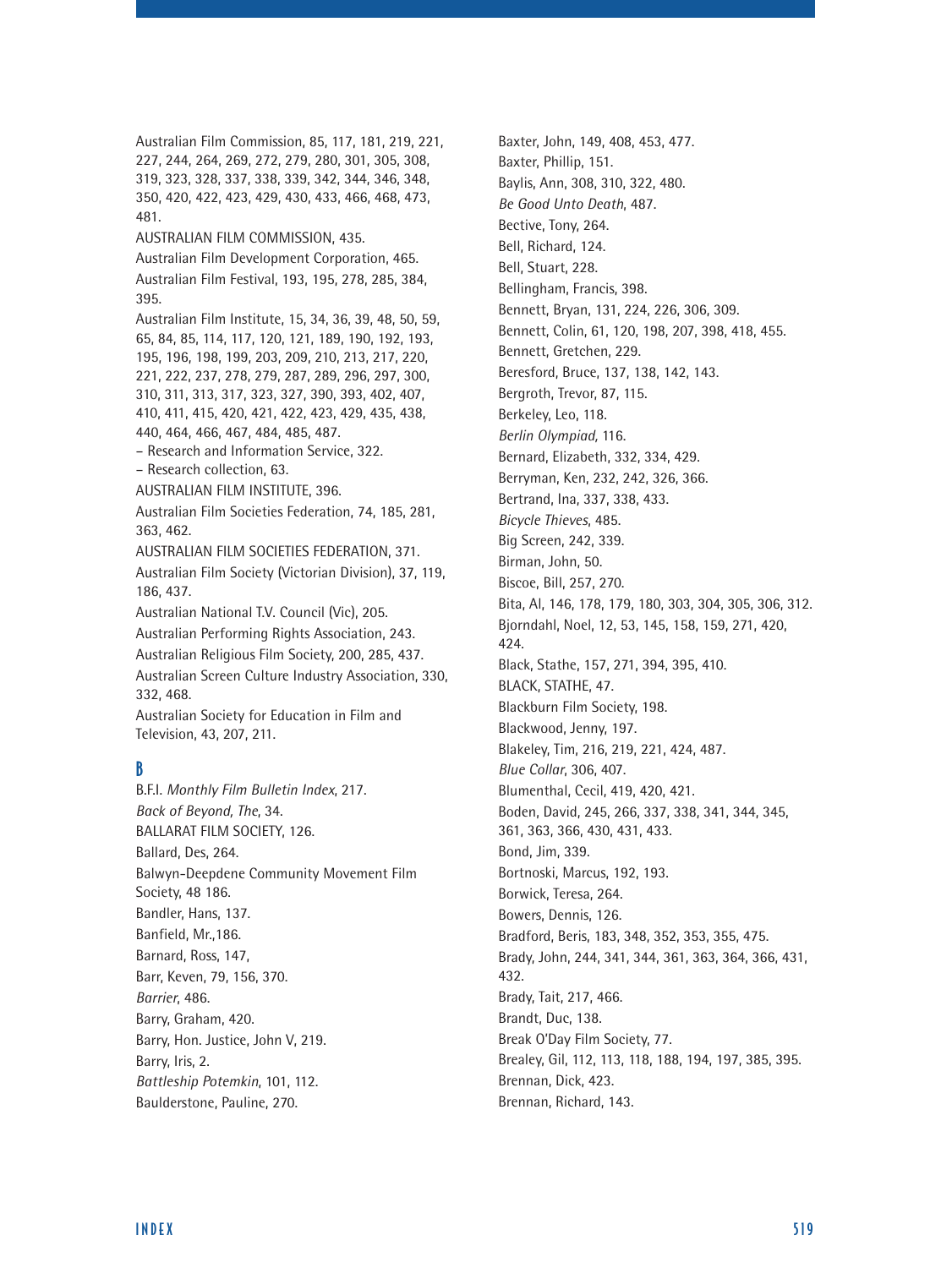Brent, Ron, 433. Brisbane Cinema Group, 15, 47, 53, 80, 176, 271, 394. BRISBANE CINEMA GROUP, 157. BRISBANE FILM FESTIVAL, 394. Brisbane Film Festival, 80, 271. Brissenden, Alan, 140, 382. British Australian Film Bureau, 190, 484, 485. British Film Institute, 20, 34, 189, 190, 194, 200, 217, 279, 281, 283, 285, 287, 299, 300, 333, 386, 398, 401, 458, 462, 478, 483, 485. British National Film Archive, 141. Broberg, Faye, 237. Brock, Michael, 163. Bronston, John, 103, 106, 259, 319. Brooks, Jodie, 85, 428. Broomhall, Edward, 105, 258. Browne, Prof. G.S., 385. Brownell, Mike, 269. Bruce-Steer, David, 19, 153, 179, 180, 182, 183, 272, 278, 308, 312, 315, 317, 326, 331, 333, 334, 335, 339, 341, 343, 351, 469. BRUCE-STEER, DAVID, 75. Brundrett, Grant, 479. Brunel, Adrien, 2. Bryan, Harrison, 480. Buckner, Garth, 44, 120. Buesst, Nigel, 115. *Bulletin, The*, 453, 480. Buninyong Film Festival, 126. Bunt, John, 229, 232, 312, 314, 322, 323, 325, 428, 488. Burbury, Sir Stanley, 102. Burke, John, 141, 407, 451. Burnie Film Society, 77. Burstall, Tim, 187, 197. Busby, Tom, 77, 259, 260, 348, 353, 359. Buster Award (Victoria), 235, 237. Bywater, Paul, 12, 103, 260, 365. BYWATER, PAUL, 58.

# $\Gamma$

Camberwell Film Society, 79, 360. CAMBERWELL FILM SOCIETY, 129. Cameron, Ian, 258. Campbell, Ross, 235, 256, 257, 326, 476. Campi, Michael, 55, 199, 200, 206, 217, 218, 328, 416, 420, 471. Canadian Film Instritute, 2.

Canberra Film Centre, 285. CANBERRA FILM SOCIETY, 155. *Cantata*, 487. Carey, Michelle, 118. Cargin, Peter, 313, 324, 405, 406. Carmody, Peter, 114, 115, 417. Cathro, Warwick, 325, 428. Cato, Tony, 335. Caulfield Film Society, 206. Censorship, 49, 190, 192, 201, 203, 204, 205, 207, 208, 209, 210, 258, 263, 281, 284, 286, 290, 292, 293, 295, 399. CENSORSHIP, 450. Censorship and Review Board, 146. *Censorship Newsletter*, 452. Centenary of Cinema, 182, 236, 280, 318, 319, 320, 323. Chandler, Dr. Bruce, 152, 177, 178, 407, 474. Chandler, Dr. G. 460. Channell, Ian, 11, 19, 76, 162, 165, 166, 203, 261, 262, 295, 409, 413, 415, 417, 418. CHANNELL, IAN, 50. Chauvel, Charles, 4. Cherney, Mr. S., 222. *Children of the Wasteland*, 484. Children's Cinema Council, 437. Children's Film Foundation, 42. Chinese Embassy Collection, 343. Chipp, D.L. (Don), 13, 210, 295, 440, 457. *Chronicle of Anna Magdalena Bach*, 486. *Cinema Papers*, 227, 474. Cinematograph Board of Review, 36. Cinematograph Film Bill, 110, 111. CINEMATOGRAPH FILMS ACT, 448. *Cinemaworkshop*, 208. Cinemedia, 85, 239, 242, 325, 326, 330, 428, 429, 461. CINEMEDIA, 441. Circostra (Moss), Diane, 266, 342, 345, 353. *Citizen Kane*, 199, 217, 484, 486. Clack, Tony, 265. Clarke, Sally, 479. Clarke, Steve, 333. Coldicutt, Elisabeth, 38, 199. Coldicutt, Ken, 9, 11, 38, 107,109, 119, 187, 204, 284, 451. COLDICUTT, KEN, 37. Coleman, Eric, 102, 103.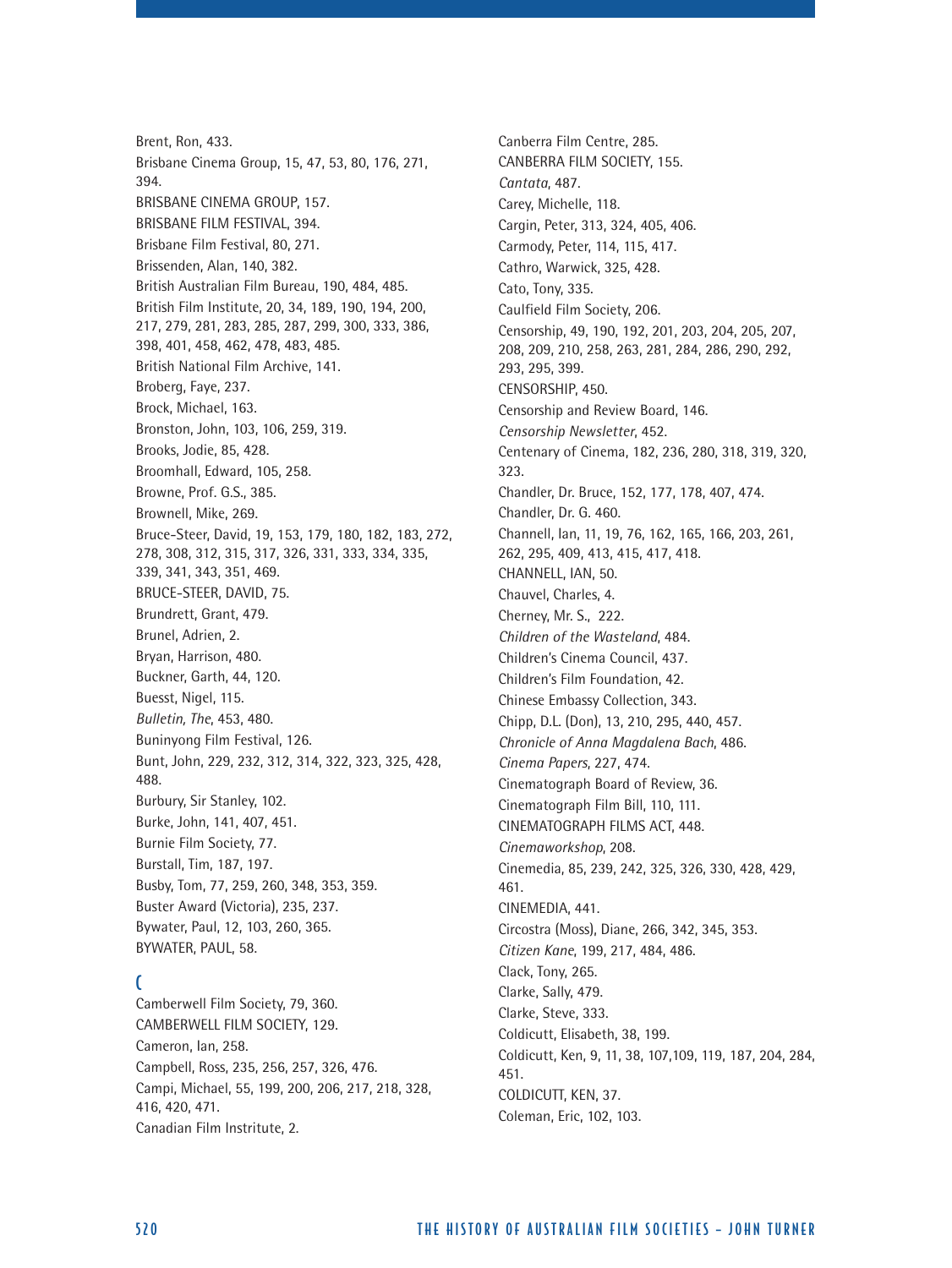Colless, Ted, 147. Collett, Miss P. 188. Collier, Chris, 158, 271. Collier, Michael, 264. Collings, Vi and Laurie, 153. Collocott, Mrs, G., 194. Committee of Inquiry into Public Libraries, 300. Commonwealth Film Unit, 11, 36. Commonwealth of Australia Censor, 174. Communist Party of Australia 108. Community Cinemas, 350. Community Cinemas Australia, 88, 253, 254, 261, 267, 278, 281, 354, 356, 357, 358, 359, 372, Community Film Societies, 251, 253, 254. Community Resource Centres (W.A.), 267. Connell, John, 44, 46, 54, 137, 142, 152, 451. Connell, Robert, 54, 55, 137, 138, 150, 287, 288, 289, 382. Connors, Elizabeth, 223, 440. Contemporary Arts Society (U of Q), 271. CONTEMPORARY ARTS SOCIETY (U. OF Q), 159. Contemporary Films, 116, 215, 486. Continental Film Society, 140. Coombs, Murray, 103. Copley, Mrs. M., 210. Corrick Collection, 321. Corrick Family, 76. Coulter, Paul, 117. Cowl, John, 457. Crawford, Jim, 412, 415, 417, 418. Cremen, Christine, 179. Crombie, Neville, 424. Crouch, Anton, 417. Croydon Film Society, 65, 83, 88, 216, 235, 294, 356, 358, 477. CROYDON FILM SOCIETY, 123. Cruickshank, Jane, 366, 367, 432. Cumming, Leila, 182. Cundall, Peter, 105. Customs Duty, 190, 202, 213, 263, 290, 292.

### D

Dalton, Kim, 468. Danks, Adrian, 118. Dare, Eric, 217. Darwin Film Society, 167. – Deckchair Cinema, 181. Daughters, Edward (Ted), 203. Davidson, Ian, 17, 20, 131, 172, 184, 219, 221, 222, 223, 226, 228, 232, 235, 237, 238, 243, 245, 246, 247, 249, 250, 253, 254, 255, 256, 278, 280, 281, 312, 313, 319, 320, 332, 335, 339, 343, 348, 350, 351, 353, 354, 356, 357, 358, 359, 360, 362, 364, 365, 366, 407, 469, 472, 473, 474, 476, 488. DAVIDSON, IAN, 86. Davidson (Orr), Susan, 86, 172, 248, 251, 252, 254, 256, 356, 357, 358, 361, 366, 469. Davies, Brian, 114, 115, 187, 356. Davies, Dorothy, 132. Dawson, Jan, 217, 279, 300, 301, 401. *Day of Wrath*, 484. Day, Roy, 122. De Sousa, Nelson, 342. Dearman, Rosemary, 122, 477. *Defence of Madrid*, 37. DeLeon, David, 255. Deling, Bert, 115. Delluc, Louis, 2. Devin, Frank, 256. Dewey, Lang, 419. Dews, Vivien, 238, 239. *Diary of a Country Priest*, 116, 486. Dick, Robert, 58, 103, 260. Dillon, Maretta, 405, 406. Dinham, Theo, 288. Dinic, Michael, 269, 312, 316. Dixon, Eric, 184, 249, 250, 252, 254, 350, 352, 354, 358, 363, 372. Documentary Film Board, 39. Documentary Film Council (Victoria), 108, 187, 189, 190, 210, 396, 437, 440, 484. Doheny, Frank, 268. Doig, Alison, 112, 188, 189, 191, 194, 288, 451. Donaldson, David, 9, 35, 140, 166, 175, 178, 193, 211, 268, 269, 270, 278, 285, 286, 288, 295, 296, 313, 318, 321, 324, 325, 331, 333, 346, 349, 367, 368, 369, 382, 397, 398, 443, 462, 484. DONALDSON DAVID, 70. Dooney, Anne, 265. Dore, Graeme, 59, 61, 119, 190, 193, 393, 402. *Double Suicide*, 487. Dowding, Peter, 163. Drury, Peter, 417. Dudeney, Kevin, 181, 319, 320, 466. Duke (Martin), Margaret, 56, 226, 228, 229, 232, 236, 308, 309, 312, 313, 315, 318, 476. Dulac, Germaine, 2.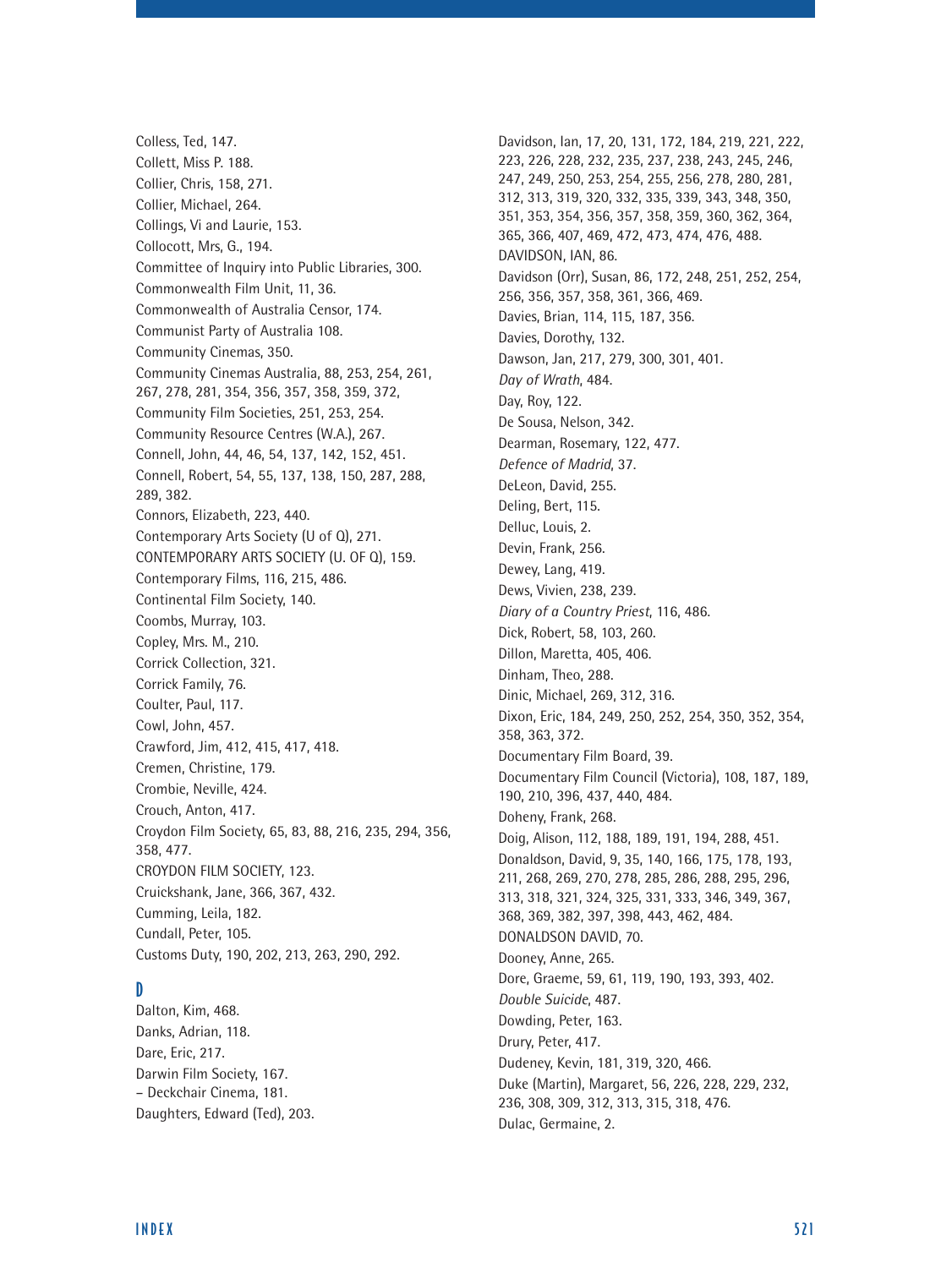Duncan, Catherine, 136, 141, 199, 207, 287, 293, 403,404, 459. Duncan, Graeme, Prof., 457. Duncan, Pat, 134. Duncan, Paul, 90, 163, 164, 165, 263, 264, 265, Dunk, Lionel, 142. Dunstan, Don, 307. Durston, Joy, 57, 121, 135, 226, 228, 231, 232. DVD, 324. DVD Rights, 242,244. DVD RIGHTS, 469. Dye, Bill, 9, 59, 69, 119, 188, 194, 196, 197, 404.

# E

*Earth,* 242. East, Vaughan, 194, 196, 283, 288,425. Eastside Film Society, 64. EASTSIDE FILM SOCIETY, 133. Edmondson, Ray, 303, 304, 307, 319, 426, 463. Edmunds, Bob, 128. *Eduard and Caroline*, 486. Edwards, Neil, 8, 11, 38, 152, 187, 188, 190, 283, 284, 385, 386, 387, 437, 438. *Electra*, 487. Elliott, Peter, 115. Ellis, Dal, 70, 237, 239. Elsworth, Mr. G., 202, 206, 207, 209, 211. Eltham Film Society, 187, 193. Eltham Films, 199. EMBASSIES, FOREIGN, 435. Embassy Collections, 440, 441. Errey, Tom, 258. Erwin Rado Theatre, 235. Experimental Film Fund, 396. *Expert Projectionist, The*, 475.

# F

F.V.F.S. Award of Merit, 195. Fearnside, Tony, 155, 418. Feature Film Viewing Weekend, 218. *Federation News*, 78, 86, 175, 177, 190, 195, 196, 202, 206, 209, 210, 217,221, 222, 223, 262, 290, 293, 419, 435, 440, 449, 455, 459, 462, 471, 472, 474. FEDERATION NEWS, 470. Federation of Australian Universities' Film Societies, 293, 294, 487. FEDERATION OF AUSTRALIAN UNIVERSITIES' FILM SOCIETIES, 424.

Federation of N.S.W., 45, 46, 73, 136, 162, 193. Federation of N.S.W. and Associated Film Societies, 18, 71, 73, 75, 88, 176, 255, 258, 292, 313, 315, 334, 343, 355, 362, 407, 408, 443. Federation of N.S.W. Film Societies, 290, 368, 382. FEDERATION OF N.S.W. FILM SOCIETIES, 173. Federation of Queensland Film Societies, 273, 363, 365. Federation of South Australian and Northern Territory Film Societies, 267. FEDERATION OF TASMANIAN FILM SOCIETIES, 258. Federation of Victorian Film Societies, 14, 16, 18, 37, 38, 39, 47, 48, 49, 50, 55, 59, 77, 78, 79, 84, 86, 88, 122, 175, 186, 267, 268, 270, 278, 287, 290, 296, 302, 308, 309, 318, 323, 324, 332, 334, 343, 348, 353, 354, 356, 357, 358, 363, 364, 384, 386, 387, 390, 393, 396, 398, 402, 403, 410, 412, 414, 416, 418, 424, 438, 440, 441, 450, 451, 454, 455, 459, 466, 470, 483, 484, 486. FEDERATION OF VICTORIAN FILM SOCIETIES, 186. Federation of Victorian Film Societies Constitution, 235. Ferguson (Gowland), Pat, 142, 152, 177. Ferntree Gully Film Society, 216, 242. FERNTREE GULLY FILM SOCIETY, 132. *Film*, 136, 173. 474. Film and Television Institute of W.A., 75, 266, 353. Film Appraisal Day (Victoria), 313. Film Arts Network, 317, 319. FILM ARTS NETWORK, 466. Film Australia, 309, 363, 431. *Film Chronicle*, 115. Film Damage Insurance Policy, 193, 218, 219, 222, 342, 343, 350, 353. *Film Digest*, 45, 149, 378, 408, 409, 410, 452, 477. *Film Guide*, 258, 288, 369, 370. *Film Information* (N.S.W.), 175, 177, 210, 471, 474. *Film Journal*, 49, 114, 201. Film Makers' Co-ops, 22. *Film Monthly*, 34, 368, 442, 474. Film Radio and Television Board, 215, 421, 422, 425, 478. Film Secretariat (Victoria), 63, 213, 214, 221, 226, 393, 400. FILM SECRETARIAT (VICTORIA), 402. *Film Society Handbook*, 303, 305, 309, 317, 322, 324, 345, 350, 351. FILM SOCIETY NEWSLETTERS, 477. FILM SOCIETY OF AUSTRALIA, 4.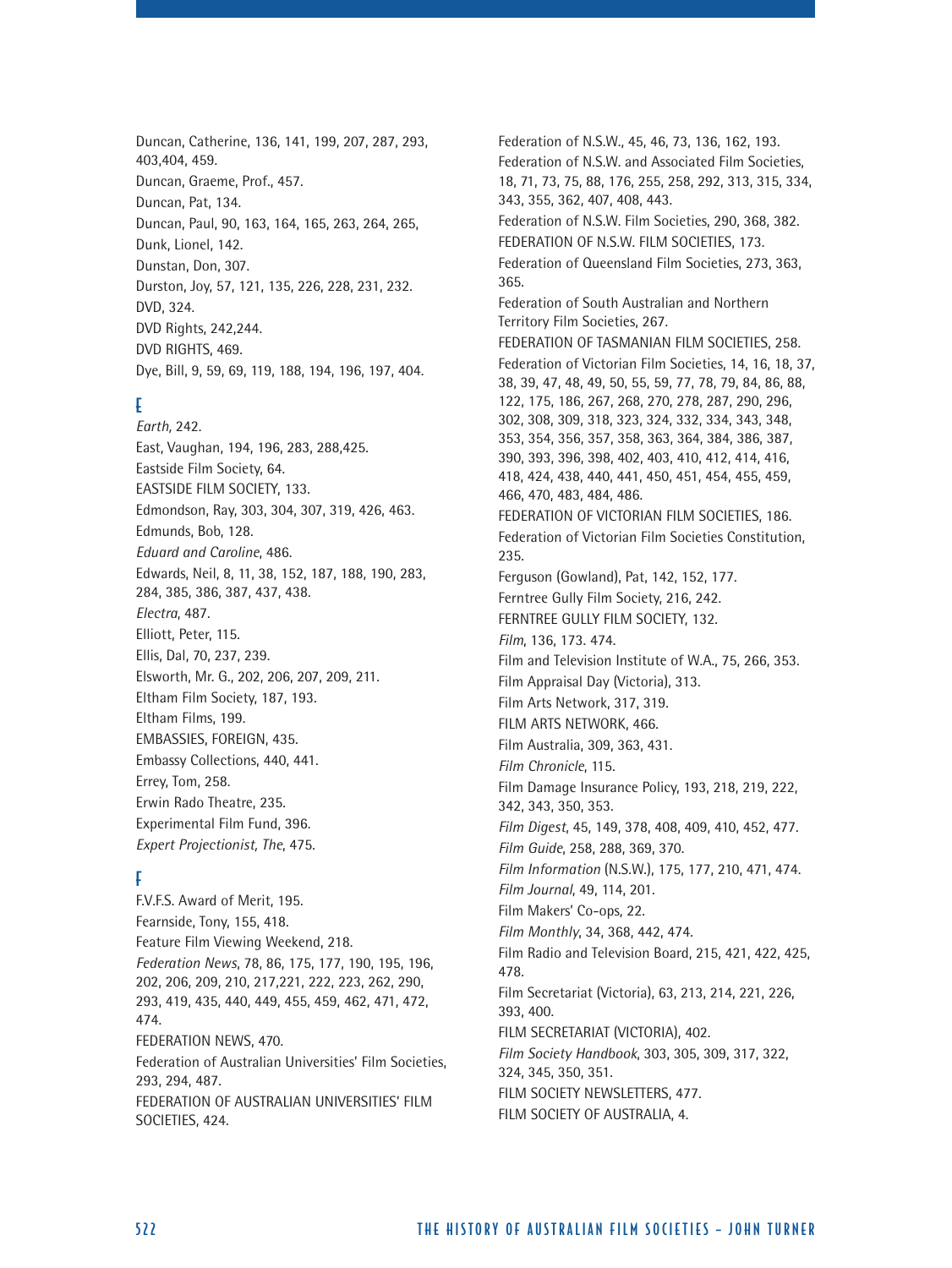*Film Society of Australia Film Review*, 4. Film Society Officer, 317. *Film Study Catalogue* (N.L.A.), 84, 301 Film Study (Core) Collection, 11, 182, 213, 216, 217, 237, 244, 279, 298, 299, 306, 308, 311, 324, 345, 347, 426, 427, 428, 429. Film Users' Association, 9, 32, 35, 70, 72, 79, 111, 140, 166, 175, 188, 278, 285, 286, 297, 368. FILM USERS' ASSOCIATION OF AUSTRALIA, 367. Film Victoria, 227, 233, 474. Film Victoria Bill, 225. Film Viewing Weekend, 300, 302, 303, 304, 401. Film Weekends (Victoria), 190, 194, 203, 205, 208, 213, 216, 218, 223, 229, 231, 232, 238, 243, 247. Filmpac, 314. FILMS, 483. *Films of Merit*, 202, 205. *Filmviews*, 224, 226, 227, 228, 229, 309, 310, 458, 472, 473, 474. Finlayson, Megan, 372. Finney, Alan, 114,118, 149, 202. Fisher, Ray, 22, 48, 133, 186, 189, 190, 197, 199, 205, 206, 209, 212, 214, 218, 222, 224, 287, 291, 391, 393, 400, 402, 412, 413, 459, 470, 471, 475. FISHER, RAY, 64. Fismotron, 19, 22, 257. Fitzgerald, Brendan, 132. Flaus, John, 46, 89, 115, 143, 146, 148, 152, 418. Flower, John, 111, 155, 187. *Forming and Running a Film Society*, 190, 194, 199. FORMING AND RUNNING A FILM SOCIETY, 475. Foster, John, 421, 423. Fox, John, 126. Francey, Mr. G., 417. Fraser, John, 184, 334. Free, Colin, 138. Freelance Press, 218. Freeman, Irene, 55. French Embassy Collection, 343. *Frenzy*, 191, 404, 485. Friday Flicks, 70, 235, 238, 239. Fullerton, Jan, 345, 430. *Fury*, 485.

# G

Gance, Abel, 2. Gardner, Geoffrey, 60, 115, 156, 224, 225, 298, 403, 434, 458. Garga, Bhagwan D., 463.

Garlick, R. J. (Bob), 114, 120, 196, 198, 199, 203, 205, 291, 391, 404, 464. GARLICK, R. J. (BOB), 49. Garrett, Peter, 346. Gauquie, Paule, 236, 237. Genge, Rosemary, 177, 407, 413, 419. Gentile, Modesta, 152, 407, 409, 413. George Lugg Library, 63, 211, 214, 221, 400, 402. Geremin, John, 178, 180, 312. Gibson-Wilde, Bruce, 80, 159. Gilbert, Charles, 416, 417. Gillard, Peter, 12, 160, 360. Gilmour, Graham, 318, 433. Ginnane, Anthony, 115, 145, 468. Glaessner, Verina, 423. Glasshouse Cinema, 115, 118, 122. Goethe Institute, 432, 435. Goldsmith, Joan, 126, 256. Golan (Adamson), Judy, 45, 70, 136, 137, 386. Gonski Report, 324, 401. GONSKI REPORT, 467. Gonski, Mr. David, 324. *Goodbye Mr. Red*, 368. Gordon Institute of Technology, 186. Gordon, Pat, 67, 77, 124, 197, 199, 207, 211, 214, 218, 219, 223, 226, 393, 402, 416, 420. Gordon, Vivian, 63, 212, 214, 220, 402, 471. Gorton, John, 396. Gosden, David, 142, 334, 341. *Goto, Isle of Love*, 487. Gottschalk, Stan, 106. GOULBURN VALLEY FILM CLUB, 135. Goulter, Ross, 161. Gowland (Ferguson), Pat, 177, 407, 412. Gowland, Rob, 46, 73, 89, 142, 152, 176, 177, 198, 201, 204, 268, 271, 278, 289, 290, 291, 292, 293, 310, 407, 408, 411, 412, 413, 415, 416, 417, 419, 420,421, 422, 423 ,453, 457, 480. GOWLAND, ROB, 71. Graham, Brian, 234, 235. Graham, Kim, 266. Graham, Neil, 351, 353. Grant, Bruce, 287. Green, Bob, 181, 272, 315, 318. Greenberg, Joel, 141. Greer, Germaine, 116. Gregg Lynch Film Distributors, 488. Grierson, John, 6, 36, 43, 108.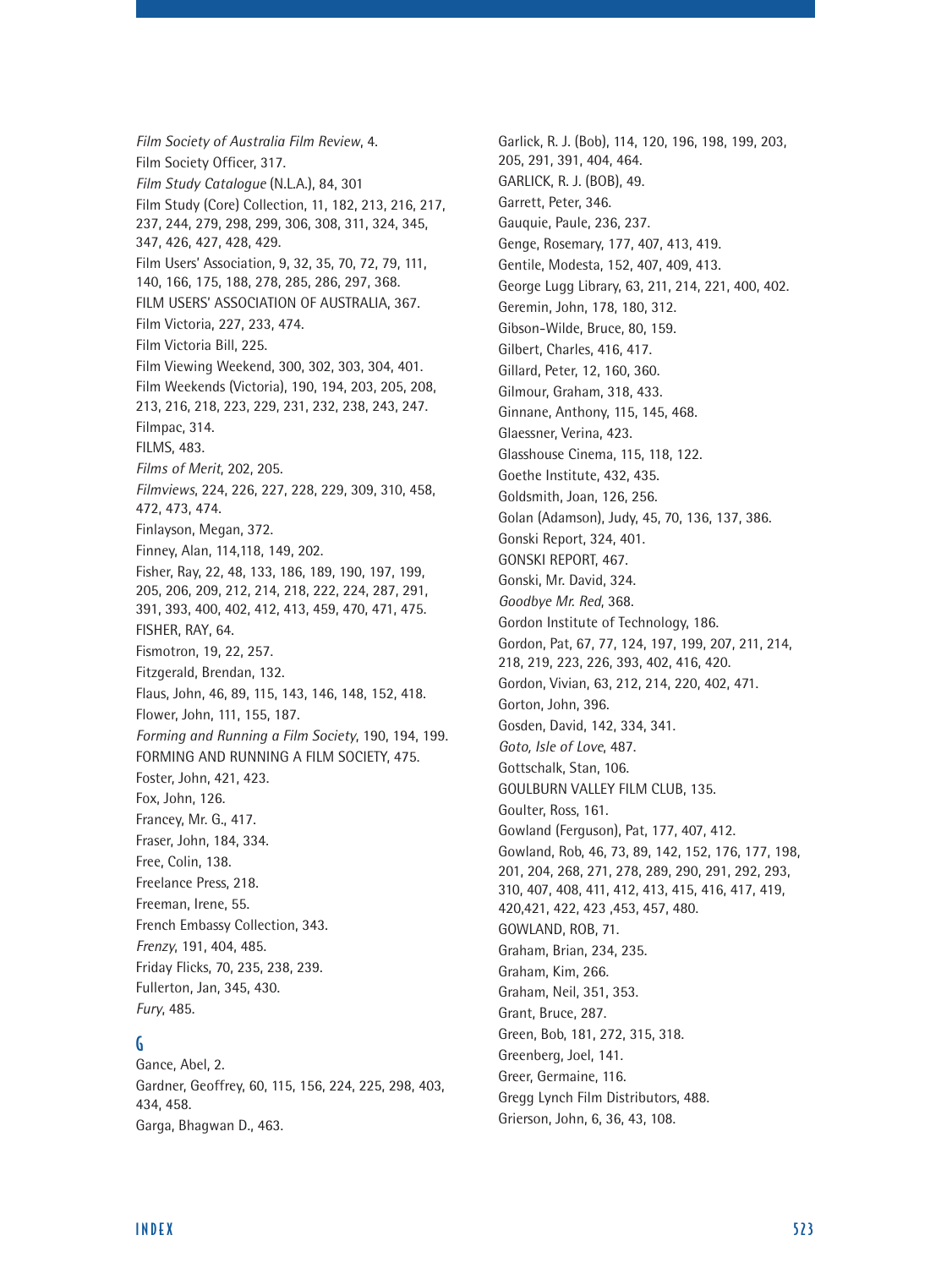Gross, Alan, 132. Gunther, Neil, 10, 32, 35, 55, 79, 136, 140, 147, 173, 278, 297, 368, 369, 370, 382, 477, 484. GUNTHER, NEIL, 72.

#### H

Hall, Ken G., 4. Hall, Miss Anne, 267. Halls Gap Film Weekend, 85, 86, 223, 232, 238, 243, 247, 255,345. Ham, Evan, 55, 158, 271, 420, 424. Ham, Peter, 424. Hamilton, Peter, 9, 11, 45, 70, 139, 140, 368, 381, 443. HAMILTON PETER, 32. Hamilton-Aikin, Rev., 187, 188, 285, 385. Hannan, David, 424. Hannant, Brian, 407. Harant, Gerry, 37, 109, 131, 186, 208, 227, 393. HARANT, GERRY, 38. Harant, Heinz, 178, 180, 181. Harris, David, 420. Harris, Mike, 421. Harris, Paul, 423. Hastie, Wal., 39, 57, 227. Hastings, Laurie, 134. Hawes, Stanley, 11, 34, 136, 284, 288, 385, 386, 416, 419, 420, 421. HAWES, STANLEY, 36. Haynes, Mrs. Felicity, 262. Heintz, Alfred, 186, 187, 188, 191, 284, 285, 386, 387, 392, 483. HEINTZ, ALFRED, 48. Hemingway, Norman, 133. *Here Is The News*, 230, 231, 474. *Here Is Your Life*, 487. Hewitson, James, 242. Hewitt, Amree, 330, 332, 334, 337, 338, 406, 429. Heyer, John, 11, 20, 32, 33, 55, 107, 136, 151, 152, 173, 174, 175, 186, 278, 281, 285, 286, 368, 385, 398, 442. HEYER, JOHN, 34. Higginbotham, Bill, 197. Higham, Charles, 146, 453. *History Lessons*, 486. *History of the Film Society Movement*, 332, 353, 361, 362, 364. Hobart Film Festival, 44, 102, 394. *Hobart Film News*, 101.

Hobart Film Society, 15, 34, 43, 58, 83, 341, 394. HOBART FILM SOCIETY, 101. Hodsdon, Barrett, 144, 146, 424. Hodsdon, Bruce, 144, 146, 264, 273, 304, 307, 308, 309, 314, 319, 320, 323, 324, 338, 339, 340, 342, 345, 346, 349, 409, 417, 418, 420, 421, 423, 426, 428, 430, 475, 481, 486. HODSDON, BRUCE, 89. Hosdon, Ros., 480. Holden, Dr. H, 105, 258, 290, 394, 410. Holmes, Cecil, 109, 141. Hooks, Jennifer, 441. Horner, Mark, 260, 261, 353, 359, 360, 365. Horsham Film Society, 79, 237. HORSHAM FILM SOCIETY, 127. Horton, Warren, 310, 326, 427, 432, 480. *Hour of the Furnace*, 486. Hourigan, Peter, 56, 67, 114, 127, 133, 199, 201, 202, 204, 205, 207, 404, 410, 411, 420, 423, 452, 454, 455. *House Under the Rocks*, 487. Howard, Frank, 10, 55, 137, 149, 150, 285. Howard, Ron, 149. Hughes, John, 109. Humphries, Barry, 112, 113. Huntley, John, 200. Hutchinson, Ivan, 60. Hutton, Ann, 441.

#### I ı

IBM Film Society, 83, 235. Ichikawa, Kon, 419. *Il Grido*, 487. IMPORT DUTY, 449. *In Film,* 475. Independent Film Group, 9, 72, 136, 163, 175, 367, 369. INDEPENDENT FILM GROUP, 147. *Indonesia Calling*, 110, 187. Ingham, Kate, 330, 331, 436, 466, 468. Institute for the Study and Advancement of the Film Society Movement, 365. Insurance, 86. International Federation of Film Producers, 390. International Federation of Film Societies, 192, 199, 201, 205, 206, 207, 210, 280, 288, 291, 294, 313, 319, 322, 324, 326, 333, 334, 338, 339, 356, 360. INTERNATIONAL FEDERATION OF FILM SOCIETIES, 403.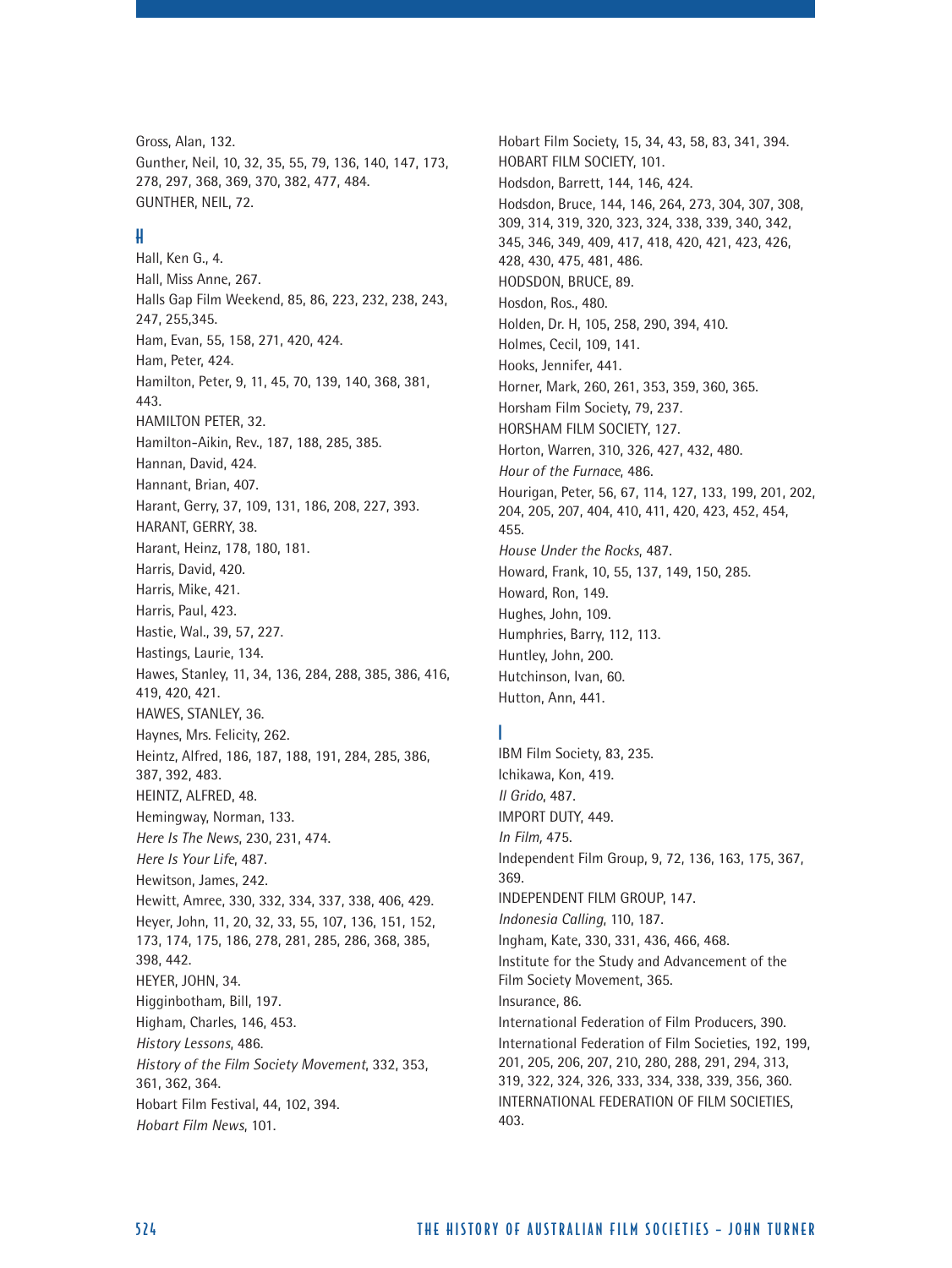International Film Theatre, 15, 19, 50, 75, 76, 83, 84, 90, 122, 263, 264, 279, 304, 339, 349, 449. INTERNATIONAL FILM THEATRE, 163. *Intolerance*, 484. Isreali Films, 331, 332.

#### J

Jacka, Liz, 420. Jackson, Jennifer, 479, 480. Jamieson, Elizabeth, 341, 429. Jenkins, Dorothy, 360. Johnson, Albert, 402. Johnson, Bruce, 43, 102, 267, 394. Jolly, Mr. Leonard, 163. Jones, Barry, 43. Jones, Berice, 251, 357. Jones, Ian, 420, 421. Jones, Ruth, 322, 323, 326, 328, 401, 467, 468. Jones, Syd, 196, 197. Jope, Betty, 15, 18, 20, 60, 69, 88, 123, 172, 177, 191, 192, 193, 194, 195, 196, 197, 198, 199, 201, 203, 205, 206, 207, 209, 210, 211, 213, 219, 221, 223, 243, 258, 263, 267, 268, 278, 290, 291, 293, 294, 295, 296, 300, 303, 391, 392, 393, 395, 398, 399, 403, 409, 414, 417, 418, 424, 438, 452, 453, 454, 457, 458, 459, 471, 477. JOPE, BETTY, 65. Jorgenson, Sigmund, 116, 196. *Journal of F.V.F.S.*, 187. *Journey for a Nation*, 33. Jovanovic, Margaret, 16, 18, 272, 314, 315. Jubilee Film Awards, 385, 386, 387. Judges, Bill, 288, 407, 408.

#### K

Kaplan, John, 288. Keane, Michael, 105. Kennedy, Jack, 141. Kent—Hughes, W.S., 385, 437. Kerr, Bill, 130. Kerr, Eric, 128. Kerslake, Major, 105. Kew Film Society, 186. Keys, Richard, 19, 141,143, 152, 153, 178, 180, 183, 184, 272, 278, 280, 300, 307,312, 319, 325, 327, 330, 334, 335, 339, 342, 372, 405, 427, 433, 461, 476. KEYS, RICHARD, 73. Kiely, Chris, 145.

King, Barrie, 19, 20, 22, 71, 75, 163, 164, 165, 207, 209, 212, 214, 236, 262, 263, 264, 265, 266, 272, 278, 279, 280, 291, 293, 294, 295, 296, 298, 303, 304, 306, 308, 309, 311, 313, 314, 315, 317, 318, 319, 320, 322, 324, 325, 326, 327, 328, 401, 404, 405, 410, 413, 415, 420, 432, 433, 436, 449, 454, 456, 463, 464, 465, 467, 476, 478, 486, 487, 488. KING, BARRIE, 76. King, Mr. A.,187. Klava, Ian, 9, 46, 141, 149, 152, 370, 382, 383, 408, 453, 477. KLAVA, IAN, 44. Klepner, Bob, 61, 121, 187, 197, 199, 220, 402, 454. KLEPNER, BOB, 49. Kodak, 192. Koller, Michael, 115, 117, 118, 220. KOLLER, MICHAEL, 87.

#### L

*La Belle et La Bête*, 387. *La Règle du Jeu*, 485. La Trobe University, 65. Labrum, Meg, 320, 339, 345, 366, 433. Lacey (Coldicutt), Betty (Elisabeth), 111, 187, 283, 386, 437. Laidley, David, 425. Lake, Gayle, 344, 348, 350, 436. *Landscape After Battle*, 487. Lanser, John, 71, 75, 142, 143, 153, 378. Laser Disc, 324. Latter, Julie, 55. Launceston Film Society, 14, 43, 161, 260, 318, 361, 394. LAUNCESTON FILM SOCIETY, 105. Law, Dr. P.G. (Phillip), 121, 122, 206. Lawson, Sylvia, 149, 407, 410. Lazarus, Mr. B.P., 6. Leahy—Kane, Jane, 90, 166. Leger, Charles, 2. Lembo, Toivo, 159. Lemon, Odile, 265. *Le Révélateur*, 486. Lewis, Wyndham, 2. *Libera, Amore Mio*, 487. Light Car Club of Victoria, 127. Limp, Dagmar, 134, 244.

Lindgren, Ernest, 141.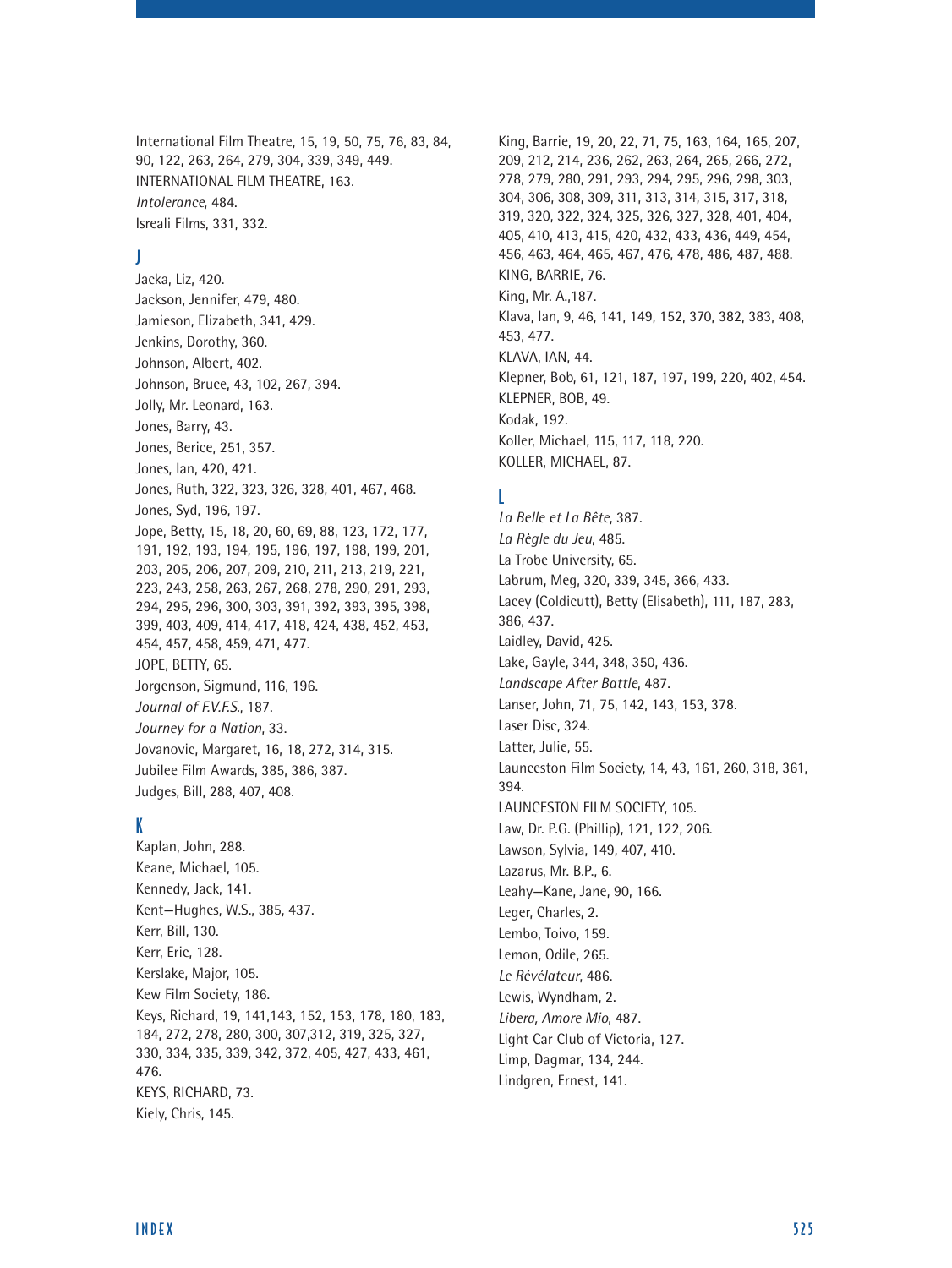Lines—Kelly, Michael, 19, 183, 184, 278, 341, 342, 343, 345, 346, 352, 354, 355, 357, 359, 363, 372, 431, 462, 475. Ling, Doug, 214, 465. *Linus*, 304, 488. Lismore Film Society, 367. Little, Roy, 51, 163, 177, 202, 262, 263, 291, 295, 415. Loebenstein, Michael, 361, 362, 366, 431, 434, 461. *Lola Montès*, 486. Long, Joan, 408. Lorne Film Weekend, 129. *Loving Memory*, 302, 487. Lublin, Mrs. J., 201, 208. Lugg, George, 15, 23, 59, 61, 121, 189, 190, 192, 194, 195, 196, 197, 198, 199, 203, 210, 211, 213, 215, 227, 244, 267, 268, 287, 289, 290, 390, 398, 399, 425, 470, 471, 475. LUGG, GEORGE, 62. Lynch, Gregg, 306, 307. Lyons, Linda, 479.

# M

Madman Entertainment, 255, 361, 362, 367, 469. Magnificent Obsessions Group, 158. Maitland, Leth, 73, 149, 180, 182, 184, 185, 331, 339, 362, 363, 366, 371, 477. MAITLAND, LETH, 88. Makin, Jean, 259. Maleney Film Society, 273. MALENEY FILM SOCIETY, 161. Malloy, Vicky, 310, 322. Mann, Donna, 334, 429. Mansbridge, Jim, 103, 259, 260. MANSBRIDGE, JIM, 83. Marinakis, Barboo, 252, 254, 255, 256, 365. Marinakis, Prodos, 12, 89, 251, 252, 253, 254, 255, 256, 257, 270, 273, 354, 356, 358, 360, 361, 362, 363, 366, 372, 407. Markus, Andrew, 61, 416. Martin (Duke), Margaret, 224, 226, 473. Martyn, Marilyn, 254. Mathew, John, 160, 179, 272, 307, 308, 315. Mathews, Bob, 37, 38, 49, 109, 111, 112. Mathews, Race, 307, 440. Mathews, Rivkah, 109. Matthew, Patrick, 180, 424, 475. Matz, Anne, 42, 43, 44, 77, 101. MATZ, ANNE, 31.

Maudson, Chris, 115. Mawdsley, Alan, 49, 114, 116. McArthur, John, 60, 67, 77, 114, 133, 172, 197, 198, 202, 206, 207, 212, 213, 219, 224, 228, 290, 296, 302, 391, 393, 394, 402, 416, 419, 472. McCarthy, Jen, 319. McCracken, John, 51, 57, 76, 163, 164, 166, 262. McDonald, Don, 128, 192, 197, 200. McFarlane, Brian, 112, 113. McGill, Michelle, 106, 259, 318, 319, 320, 322, 325, 476. McIndoe, Gael, 348, 353, 442. McIntyre, Dr. Darryl, 349, 353, 431, 461. McKenzie, Barry, 142. McKibbins, Adrienne, 420, 479. McKinnon, Kerry, 273, 365. McKinnon, Malcolm, 269, 316, 318. McLaren, Don, 65, 191, 193, 194. McLoughlin, Kate, 341, 430. McNiven, Roger, 145, 159, 271. McPherson, Ian, 9, 44, 46, 53, 79, 136, 140, 152, 205, 207, 286, 301, 370, 417, 421, 451, 452, 455, 458. McPherson, Reg, 133. McQuade, John, 301. Melbourne Cinémathèque, 9, 87, 89, 115, 227. MELBOURNE CINÉMATHÈQUE, 117. Melbourne Film Festival, 15, 16, 39, 48, 49, 55, 77, 84, 112, 191, 192, 193, 194, 195, 196, 197, 198, 199, 206, 210, 213, 220, 224, 285, 382, 383, 398, 399, 402, 403. MELBOURNE FILM FESTIVAL, 384. Melbourne Film Makers' Co-Operative, 212, 220, 396. Melbourne Film Society, 9, 15, 48, 50, 59, 188, 207, 213, 232, 390, 393, 402, 422, 451, 487. MELBOURNE FILM SOCIETY, 119. Melbourne International Film Festival, 225, 226, 227, 228, 233, 242. Melbourne Technical College, 436. Melbourne University Film Society, 9, 15, 49, 87, 186, 192, 193, 194, 195, 198, 199, 201, 213, 220, 227, 290, 385, 389, 390, 391, 392, 393, 395, 398, 399, 402, 418, 424, 486. MELBOURNE UNIVERSITY FILM SOCIETY, 111. Melzer, Senator Jean, 129. Merralls, James, 114. Meskovic, Alex, 154, 310, 335, 480. Messer, Mr., 186.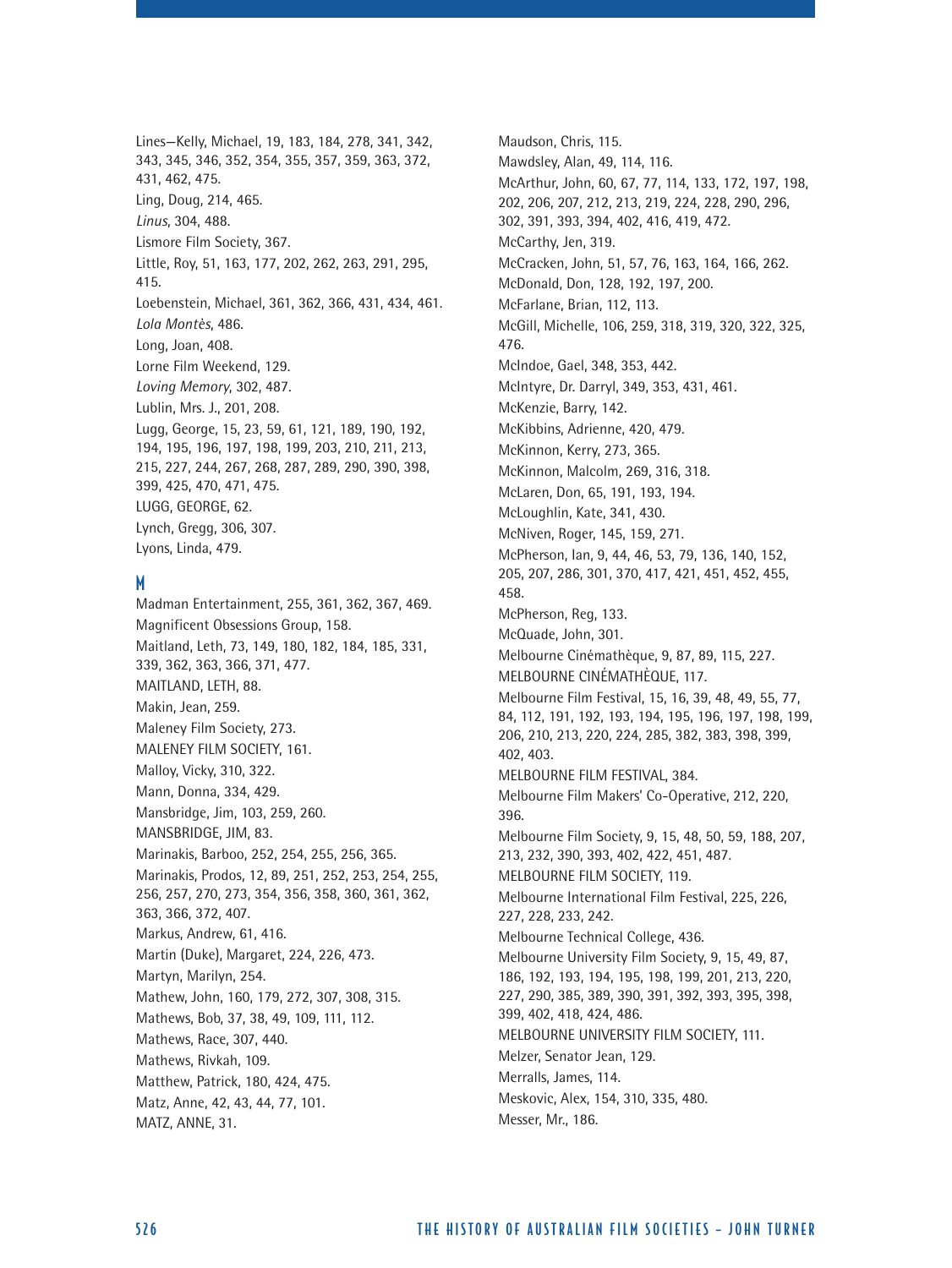Metcalf, John, 32. *Metro*, 117. Michaelis, Dr. A., 152, 385. Middleton, Jean, 256. *Mike and Stefani*, 242, 385. Miller, Natalie, 91, 145, 242. Mills, Robert, 149. Minter, David, 115. Minuto, Paolo, 334, 356, 406, 407. *Miss Julie*, 487. Mitchell, Gordon, 132, 199, 201, 204, 206, 216, 218, 236. Modern Image Makers Association, 115. Monash Film Group, 424. *Monograph on Censorship*, 212, 213. Montagu, Ivor, 2. Montgomery, Robert, 105. *Monthly Film Bulletin*, 300. *Monthly Film Guide*, 72, 450. Moore, Patricia, 382. Moore, Ron, 137. Moorehouse, Frank, 149. Mordialloc Film Society, 55. Morgan, James, 417. Morgiana, 487. Morris, John, 136, 141. Moss, David, 131, 199, 202. Moss (Circosta), Diane, 265, 266. Moten, John, 131, 218, 219. *Mouchette*, 486. Mousoulis, Bill, 489. MOVING CLICKERS FILM SOCIETY, 127. Mullanney, Michael, 147. Mullins, Peter, 294, 424. Mummery, Mr., 186. Murphy, Barbara, 105, 106. Murphy, Brian, 89, 144. Murphy, Senator Lionel, 450, 458. Murphy, Steve, 16, 225, 226, 227, 233, 269, 306, 307, 308, 314, 315, 426, 473, 475. Murray, Gillian, 179, 271. Murray, John, 51, 132. Murray, Sue, 300, 303, 401. Museum of Contemporary Art, 314. Mycroft, Walter, 2.

#### N

N.S.W. Documentary Film Council, 368. N.S.W. Federation of Film Societies, 34, 185, 365, 371. N.S.W. Film and Television Office, 181, 333. N.S.W. FILM AND TELEVISION OFFICE, 443. N.S.W. Film Council, 39. N.S.W. FILM COUNCIL, 442. N.S.W. International Film Festival, 71, 383. N.S.W. Motion Pictures Exhibitors' Association, 173. N.S.W. State Film Library, 443. Naismith, Gaye, 333, 337, 429. National 16mm Feature Film Catalogue, 480. National Conference on Resources for Film Study, 460. National Film and Sound Archive, 17, 76, 85, 244, 279, 280, 281, 309, 310, 315, 321, 325, 326, 338, 339, 342, 344, 345, 347, 348, 349, 350, 351, 360, 364, 366, 425, 426, 428, 429, 442, 461, 466, 477. NATIONAL FILM AND SOUND ARCHIVE, 430. National Film and Video Lending Service (N.L.A.), 239, 245, 247, 339, 341, 344, 346, 429. National Film Archive, 307, 462. National Film Board, 36, 190, 436. National Film Board of Canada, 209. National Film Collections, 14, 17, 21, 23, 84, 85, 280, 321, 323, 325, 326, 330, 332, 333, 442. NATIONAL FILM COLLECTIONS, 459. National Film Collections, Advisory Committee, 325, 331, 347, 428. National Film Development Corporation, 36. National Film School, 36, 211. National Film Theatre (N.S.W.), 176, 177, 203. National Film Theatre (Victoria), 204, 205. National Film Theatre of Australia, 15, 36, 45, 46, 55, 71, 89, 117, 149, 156, 177, 205, 206, 222, 263, 278, 291, 292, 383. NATIONAL FILM THEATRE OF AUSTRALIA, 407. *National Library Film Study Catalogue*, 460. National Library General Film Collection, 425, 427, 428. National Library of Australia, 10, 11, 32, 35, 84, 89, 174, 189, 190, 196, 198, 199, 203, 207, 217, 229, 237, 242, 244, 262, 278, 279, 280, 283, 299, 300, 301, 302, 303, 304, 305, 307, 308, 309, 310, 311, 313, 325, 326, 337, 344, 345, 346, 385, 398, 415, 416, 417, 422, 430, 433, 436, 462, 475, 481. NATIONAL LIBRARY OF AUSTRALIA, 425.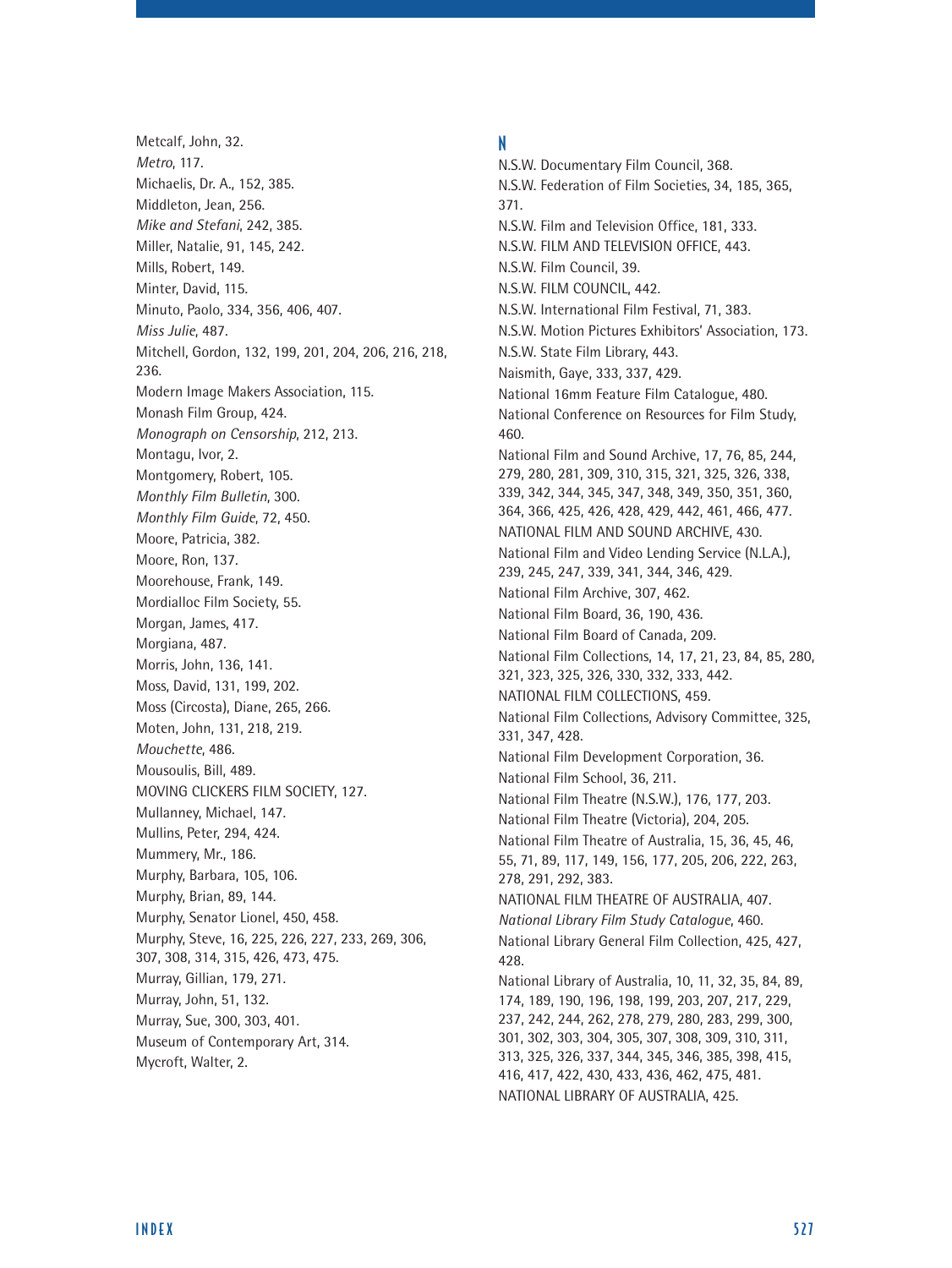National Survey of Screen Culture Activity, 1990 to 1994, 466. *Nazarin*, 486. *New Guinea Wilds*, 463. New Theatre, 195. New Zealand Federation of Film Societies, 202, 407. New Zealand Film Institute, 451, 484. Newman Stan, 160. *Newsletter*, (N.S.W. Federation), 475. NIC NAC FILM SOCIETY, 134. Nicholls, Frank, 59, 61, 64, 119, 133, 187, 188, 189, 192, 197, 199, 242, 285, 287, 386, 387, 389, 390, 396, 397, 398, 411, 416, 451. NICHOLLS, FRANK, 47. Nicholls, Mrs., Y, 186. Nicholson, Arch, 163, 411. Nicholson, Graham, 477. Nicholl, John, 225, 473. *No Room At The Inn*, 484. Non-Theatrical Loans Collection, 90, 349, 351, 353, 354, 361, 362, 364, 431, 433, 434, 462. Noosa Film Society, 181. Norris, Kathleen, 423. Nunn, Sue, 126, 237, 238, 245, 246, 248, 256.

### $\boldsymbol{0}$

O'Hara, John, 11, 68, 152, 174, 283, 425. O'Keefe, Rodney, 106, 259, 260. Oldroyd, Andrew, 257. Olinda Festival, 39, 45, 48, 187, 242, 284, 385, 438. Olinda Festival Commemoration, 242. *Olympia*, 486. Opunka Film Group, 424, 475. O'Rourke, Michael, 153, 182, 183, 184, 280, 348, 351, 352, 354, 355, 356, 357, 359, 360, 362, 363, 406. O'ROURKE, MICHAEL, 75. Orr (Davidson), Susan, 226, 227, 245, 247, 343. Otton, Malcolm, 11, 43, 51, 102, 136, 152, 173, 174, 189, 281, 284, 285, 382, 397, 407, 408. OTTON, MALCOLM, 33. Owen, Terry, 163, 165, 264.

### P

Page, Dorothy, 238, 240, 243. Page-Smith, K, 138. Palmer, Trevor, 50, 163, 262. Parer, Damien, 35. *Paris Nous Appartient*, 486.

Parke, Brian, 261. Pattison, Barrie, 137, 141, 152, 179, 180, 182, 314, 346, 407, 412, 418. Peake, Barry, 145. *Pearls of the Far East*, 488. Penman, Dr.T. (Tom), 120, 122. Perkins, W.H. (Bill), 11, 19, 34, 51, 101, 105, 207, 211, 258, 285, 292, 394, 410, 411, 412, 452, 453, 456. PERKINS, W.H. (Bill), 42. Pert, Christine, 266, 267, 351, 352, 353. Perth Film Society, 76, 166, 262, 263. Petersen, David, 143. Phillips, Norman (Norm), 56, 121, 135, 220, 228, 229, 232, 308, 309, 472. Pieroni, Lisa, 332. Pike, Andrew, 85, 149, 155, 300, 413, 420, 426, 428, 433, 460. Pinder, Richard, 335. Pitman, Roy, 124. *Pixote*, 458. Pockley, Simon, 243, 333, 334. Podem, Harold, 119, 188, 190, 194, 195, 197, 200, 398, 485. PODEM, HAROLD, 50. Politis, Tom, 53, 149, 180. Pomeranz, Margaret, 107, 360. Powell, Brett, 121, 122, 131, 237, 240, 253, 254, 357, 359. Powell, Jean, 60, 119. Prescott, Nick, 269. *Prices and the People*, 109. Pritchard, David, 185. *Projection Booklet* (F.V.F.S.), 194. Pryles, Peter, 228. Public Liability Insurance, 243, 333. PUBLICATIONS, 470. *Pudding Thieves*, 396. Purdy, Richard, 78, 127, 240, 243, 245, 246, 247, 333, 335, 339,341, 345, 348, 350, 469, 476. Putt, Bryan, 89, 184, 247, 249, 252, 253, 254, 278, 348, 352, 354, 355, 356, 357, 358, 359, 363, 371, 372, 406, 431, 476.

# $\mathbf{0}$

Quality Films, 32, 43, 45, 268, 292, 440, 483, 485. QUEENSLAND, 271. Queensland and Northern Territory Association of Film Societies, 307, 308, 316. Queensland Federation of Film Societies, 161.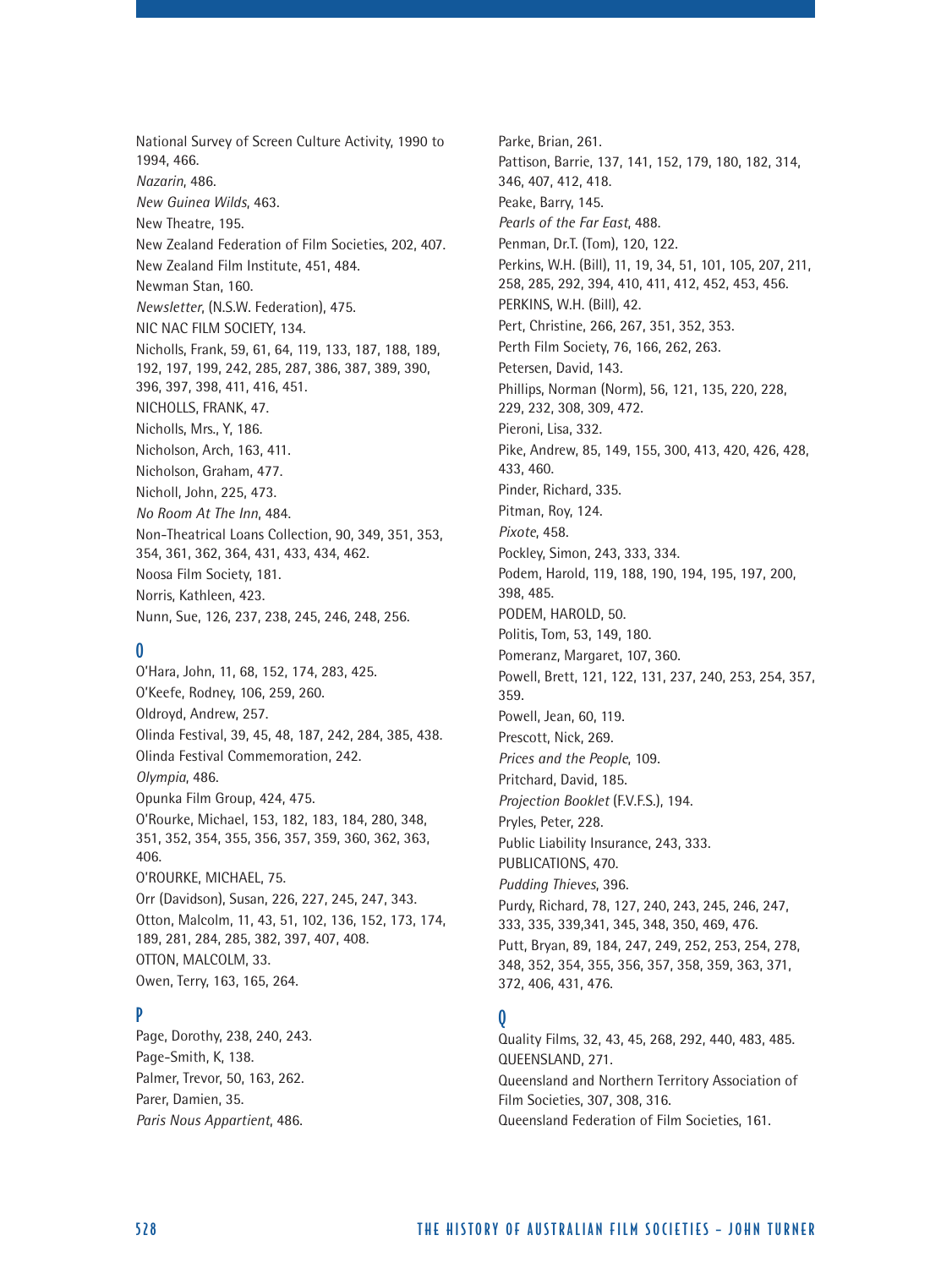Queensland Film Society, 157. QUEENSLAND UNIVERSITY FILM GROUP, 158. Quigley, Brian, 310. Quigley, Kevin, 105. Quinnell, Ken, 149, 409. QUINNELL, KEN, 46.

#### R

Rado, Erwin, 9, 34, 36, 44, 48, 50, 65, 70, 91, 113, 114, 188, 189, 190, 191, 192, 193, 194, 195, 197, 198, 200, 204, 207, 209, 212, 213, 216, 217, 224, 225, 286, 287, 292, 382, 389, 390, 391, 392, 393, 394, 395, 397, 398, 399, 400, 402, 403, 404, 407, 411, 412, 414, 416, 424, 450, 451, 453, 454, 455, 456, 457, 465. RADO, ERWIN, 58. Radys, Anne, 265. Raison, Ernest, 191, 195, 200, 202. Ramage, Nick, 270. Ramsey, Helen, 153. Rapsey, David, 263. Rattigan, Neil, 164, 263, 420. Ray, Satyajit, 207. REALIST FILM (UNIT) ASSOCIATION, 107. Realist Film Association, 8, 9, 37, 38, 49, 58, 186, 189, 451, 484. Realist Group (N.S.W.), 46. *Red Psalm*, 487. Redman, Keith, 135. Reel Friends, 237. Reel McCoy Film Group, 73. *Reel Talk* (Victoria), 236. *ReelNews*, 231, 248, 256, 355, 364, 474. *ReelNewsLetter*, 249. Regan, Julie, 319, 436. Regional Councils (Victoria), 218. Regional Digital Screen Network, 344, 348, 350. Religious Film Society, 186. Reynolds, Ryan, 362, 407. Richards, Gwen, 16, 153, 181, 183, 312, 443. Richardson, Bill, 162, 273, 331, 333. Richardson, Graham, 149. Richardson, Nick, 256, 327, 330, 364, 429, 442. Richter, Robert, 406. Ridge, Andrea, 269. Ritchie, Allan, 284. Rix, Paul, 268. Roadshow Film Distributors, 332, 333, 334, 335, 362, 449.

Roberts, Doug., 53, 149, 178, 180. Roberts, Sue, 149, 179, 303, 306, 307. Robinson, Brian, 22. Robinson, Cathy, 310, 314, 328, 436, 468. Robson, Ross, 465. Rodger, Joan, 161. Roe, David, 164, 423. Rogers, Gabby, 237. Ronin Films, 328. Roper, Geoff, 132. Rosenthal, Newman, 119. Ross, Julie, 238, 240, 243. Rotha, Paul, 192. Rothols, Bob, 15, 63, 71, 132, 134, 172, 196, 198, 200, 202, 203, 208, 209, 213, 214, 218, 220, 223, 228, 232, 238, 242, 298, 332, 393, 471, 472, 476. ROTHOLS, BOB, 69. Rozwadowski, Andrew, 134, 243. Russell, Terry, 216, 218. Ruth, Kerrie, 325, 327, 331, 467, 476. Ruthven, Tom, 337, 338, 429. Ryan, Dawn, 420, 421. *Rysopis*, 486.

#### S

S.U.F.G. *Bulletin*, 140, 143, 144, 146. S.U.F.G. Festival, 1949, 32. S.U.F.G. Film Making, 32. Sabatini, Michael, 164, 166, 264. Sabine, James, 317, 318. Sabine, Jenny, 22, 303, 306, 426. Sail, Maggie, 134. *Salt of the Earth*, 487. Sandry, James, 184, 272, 462. Saraghi, Lesla, 307. Saunders, Alan, 409. Scales, Mervyn, 151. Schefferle, Edwin (Scheff), 7, 11, 15, 23, 38, 43, 61, 134, 172, 186, 191, 198, 205, 209, 210, 214, 215, 227, 229, 232, 234, 237, 238, 242, 313, 318, 332, 386, 398, 400, 405, 410, 416, 438, 441, 476, 485. SCHEFFERLE, EDWIN (SCHEFF), 67. Schepisi, Fred, 128. Schoen, Leanne, 185. Scott, Ian, 134. Scott, Mr. B. 187. Screen Culture Industry Association, 401. Screen Lending Collection (N.F.S.A.), 366.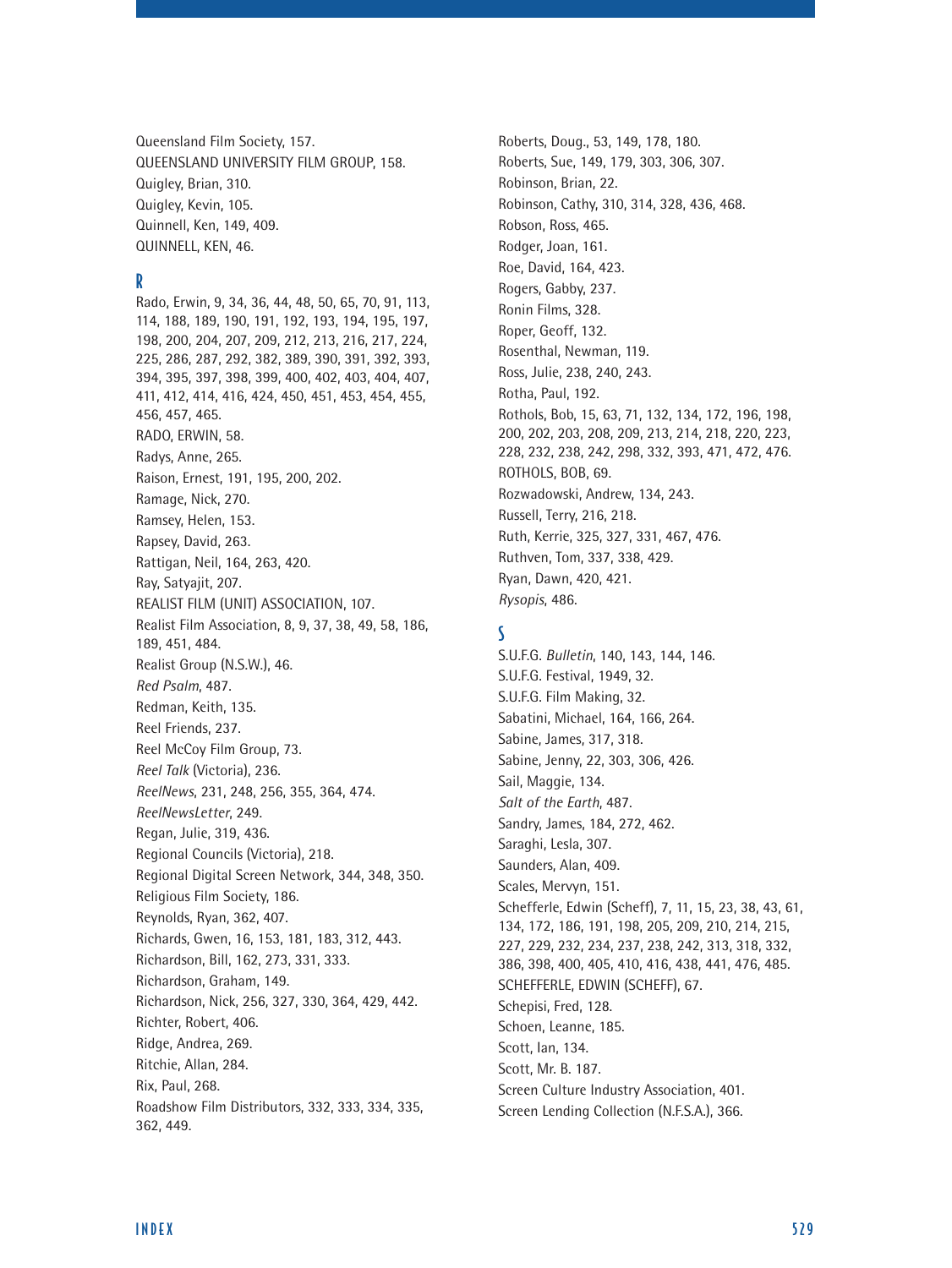Screen Loans Collection (N.F.S.A.), 462. ScreenSound (N.F.S.A.), 331, 333, 337, 339. Scrivener, J.E. (Jeff), 102, 103. Scrivener, Leonie, 103. Sedgewick, Katrina, 442. *Senses of Cinema*, 118. Sharmill Films, 483. Sharples, Bob, 417. Shaw, Lachie, 421, 423. Sheedy, Dr. Louise, 367, 432, 433. Sheridan, Mr. B., 262. Sherwood, Danton, 16, 264, 314. Sherwood, Ron, 113, 114, 116, 193, 196, 391, 402. Shields, Ronald, 404. Shirley, Graham, 301, 341, 344, 345, 346, 349, 366, 420, 421. *Shock Corridor*, 486. Shoemark, Dorothy, 46, 176, 177, 202, 292, 407, 409, 452, 475. Shortal, Faye, 242, 441. *Silks and Saddles*, 464. Simpson, Brian, 294, 424. Simpson, Don, 158. Smith, Beverley (Bev), 265. Smith, Brendan, 333, 335, 443. Smith, David, 20, 165, 166, 265, 266, 267, 278, 327, 333,351, 352, 353, 362. SMITH, DAVID, 90. Smith, Kevin, 231. Smith, Les, 131. Smith, Michael, 238, 240. Smithies, John, 87, 115, 233, 325, 337, 338, 428, 441. Smythe, Dr. Neville, 152, 407. Snell, Ted, 78, 131, 196, 206, 209, 210, 211, 214, 215, 216, 219, 220, 221, 222, 223, 224, 225, 226, 232, 307, 309, 313, 393, 403. Soddell, Jacques, 16, 181, 219, 221, 222, 231, 264, 303, 306, 307, 311, 312, 313, 475. Sofilas, Paul, 265, 266, 267, 352, 359. Sood, Charu, 323. Souillac, M. Henri, 204. South Australian Federation of Film Societies, 257, 316. SOUTH AUSTRALIAN FEDERATION OF FILM SOCIETIES, 267. South Australian Film and Video Library, 346. South Australian Film Corporation, 268.

Southern Tasmanian Film Festival, 102. Spall, Jim, 131. State Film and Video Library (W.A.), 266. State Film Centre (W.A.), 262. State Film Centre of Victoria, 15, 38, 68, 108, 112, 118, 120, 121, 122, 187, 189, 196, 207, 208, 209, 210, 213, 223, 229, 233, 386, 396, 400, 483, 485. STATE FILM CENTRE OF VICTORIA, 436. STATE FILM CENTRES, 436. State Library of New South Wales, 443. State Library of Queensland, 273. Stawell Film Society, 79. Stevens, Mrs. C., 419. Stewart, Claire, 118. Stokes, Trish, 343, 345, 349, 441. Stout, Alan Prof., 11, 22, 33, 39, 70, 136, 139, 144, 283, 284, 288, 368, 382, 385, 412, 417, 419, 442. Stout, David, 140. Stratton, David, 22, 89, 107, 143, 149, 176, 202, 249, 282, 293, 297, 351, 360, 383, 392, 407, 410, 411, 412, 413, 414, 415, 417, 418, 450, 451, 453, 457, 458, 478. STRATTON, DAVID, 46. SUBMISSION TO THE MOVING PICTURE INQUIRY, 465. SUBMISSION TO THE SENATE SELECT COMMITTEE ON THE ENCOURAGEMENT OF AUSTRALIAN PRODUCTIONS FOR TELEVISION, 464. SUBMISSION TO THE TARIFF BOARD INQUIRY INTO THE AUSTRALIAN FILM INDUSTRY, 465. *Summer Interlude*, 487. Sumner Adrian, 135. Sumner, John, 112, 189, 385, 389. Sunday Cinema (W.A.), 266. Surrey Film Society, 48, 64, 338. SURREY FILM SOCIETY, 133. Surrey Hills Community Movement Film Society, 186. Sweeney, Philip, 192, 406. Sweeney, Tony, 339, 442. Swift, David, 208, 214, 223, 438, 455. Sydney Cinema Group, 289. SYDNEY CINEMA GROUP, 150. Sydney Cinema Society, 46, 73, 176, 177. SYDNEY CINEMA SOCIETY, 152. Sydney Film Festival, 36, 44, 46, 176, 192, 407, 408, 411, 417. SYDNEY FILM FESTIVAL, 382.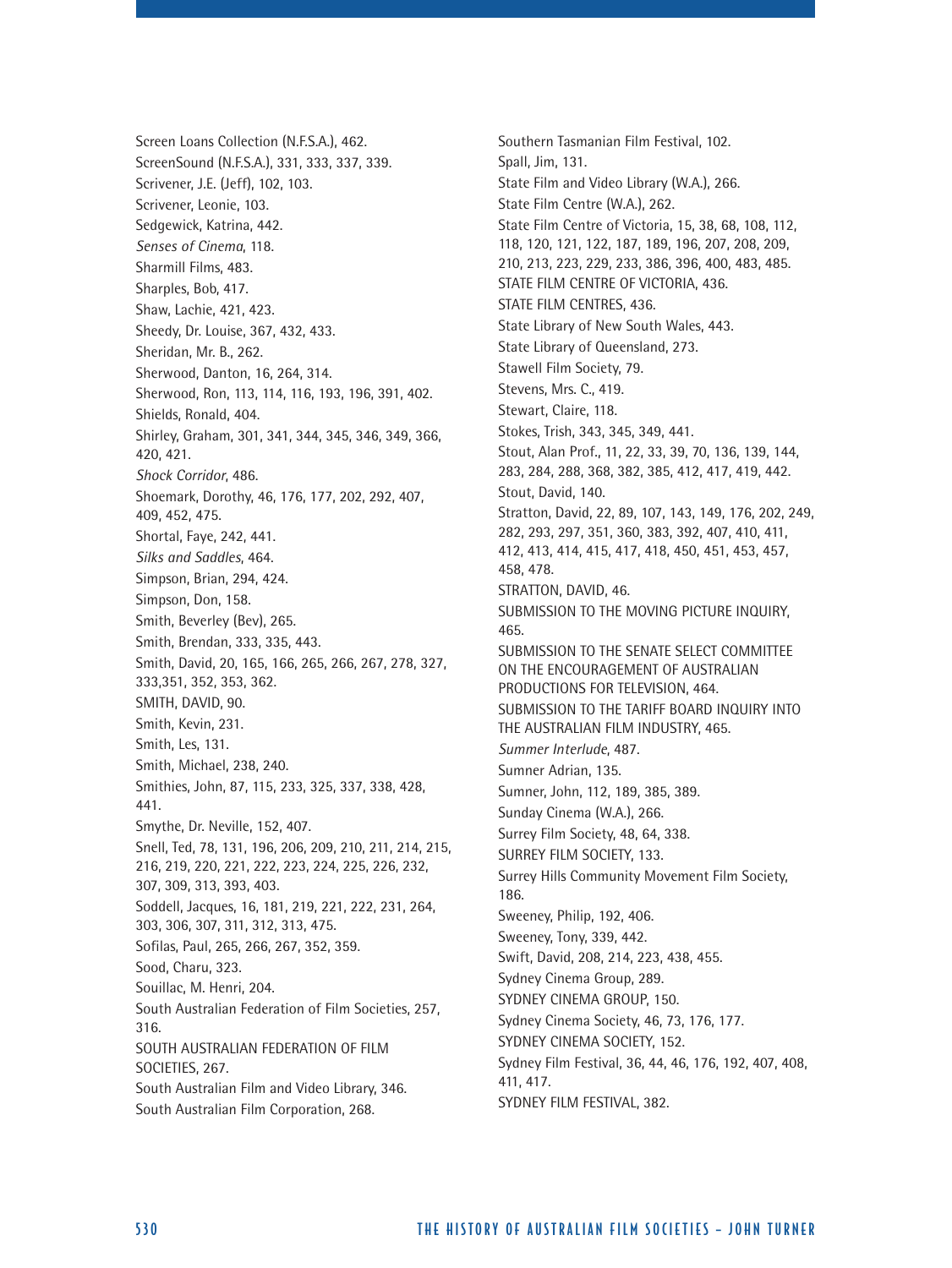Sydney Film Society, 9, 33, 34, 35, 55, 173, 176, 186, 281, 289, 451, 483. SYDNEY FILM SOCIETY, 136. Sydney Film-Makers' Co-op, 179. Sydney Scientific Film Society, 35, 140. SYDNEY SCIENTIFIC FILM SOCIETY, 151. Sydney University Classical Film Society, 145. Sydney University Film Group, 9, 32, 33, 34, 44, 45, 46, 70, 73, 89, 114, 138, 370, 381, 424, 462, 486. SYDNEY UNIVERSITY FILM GROUP, 139. Sydney University Film Society, 139, 143.

#### T

*Taking Off*, 487. Tammer, Peter, 115. Tapp, Peter, 226, 310, 473, 474, 481. Tappe, Annette, 238. Tasmanian Federation of Film Societies, 43, 58, 77, 102, 106, 194, 259, 319, 365. Tasmanian Film Festival, 43, 102, 258, 394. Taylor, Barbara, 403, 407, 417. Taylor, Neil, 188, 287, 389. Telecentre (W.A.), 266, 353. *Ten Days that Shook the World*, 37. *The Age*, 39. *The Archive Project*, 109. *The Audience*, 487. *The Blue Angel*, 483. *The Circumstance*, 488. *The Confrontation*, 487. *The Goat Horn*, 487. *The Gold Rush*, 486. *The Immortal Story*, 487. *The Imposter*, 485. *The Kid Stakes*, 140. *The Man Who Had His Hair Cut Short*, 486. The Round House Film Society, 151. *The Seashell and the Clergyman*, 112. *The Tin Drum*, 458. *The Wedding*, 487. *The World of Apu*, 485. Theatrical Loans Collection, 431. *They Chose Peace*, 111. *They Found A Cave*, 43. Thomas, A.F. (Andy) Rev., 44. Thomas, Wilfred, 147. Thompson, Col., 167, 180. Thompson, Jennifer, 333.

Thomson, Bob, 420. Thorne, Tim, 105. Thornhill, Michael, 149. Thurecht, Mr. L, 292, 412. Thurn, Barry, 163, 262, 413, 412, 415. Tilbury, Owen, 360. Tildesley, Beatrice, 3, 4, 5, 6, 31, 119. Tildesley, Evelyn, 3. Tilley, David, 326. Toeplitz, Prof. Jerzy, 65, 301. *Tora-O-No*, 487. Townsville Cinema Group, 145, 272, 363. TOWNSVILLE CINEMA GROUP, 159. Travelling Film Festival (Sydney), 161, 217, 242, 323. Travelling Film Festival (Victoria), 247, 339. Tredinnick, Mrs., 186. Trimas, Denis, 11, 19, 172, 177, 178, 179, 180, 182, 272, 327, 371, 443, 475. TRIMAS, DENIS, 73. Trimas, Joyce, 179, 182. Tropfest, 365. Trustrum, Pat, 134. Tully, Helen, 242. Turner, John, 17, 20, 21, 76, 163, 165, 214, 216, 217, 218, 220, 221, 225, 226, 229, 232, 236, 239, 242, 247, 250, 253, 256, 266, 268, 270, 278, 304, 306, 310, 312, 315, 317, 319, 323, 326, 328, 332, 335, 338, 340, 342, 345, 347, 349, 352, 354, 356, 360, 363, 366, 393, 401, 405, 426, 431, 461, 465, 469, 476, 480, 488. TURNER, JOHN, 83. Turnour, Quentin, 118, 361. TURNOUR, QUENTIN, 88. Tzannes, Ross, 458.

### U

U.F.G. *Bulletin*, 116. U.F.G. *Quarterly*, 49. Uni-Fed, 115, 196, 197, 199, 204, 208, 209, 210, 212, 213, 215, 391. UNI-FED, 395. Union of Commonwealth Film Societies, 285. Union Theatre, 112, 113. United Nations Educational, Scientific and Cultural Organisation, 211, 259, 291, 295, 486. UNITED NATIONS EDUCATIONAL, SCIENTIFIC AND CULTURAL ORGANISATION, 459. University Film Group, 49, 64. UNIVERSITY FILM GROUP, 116.